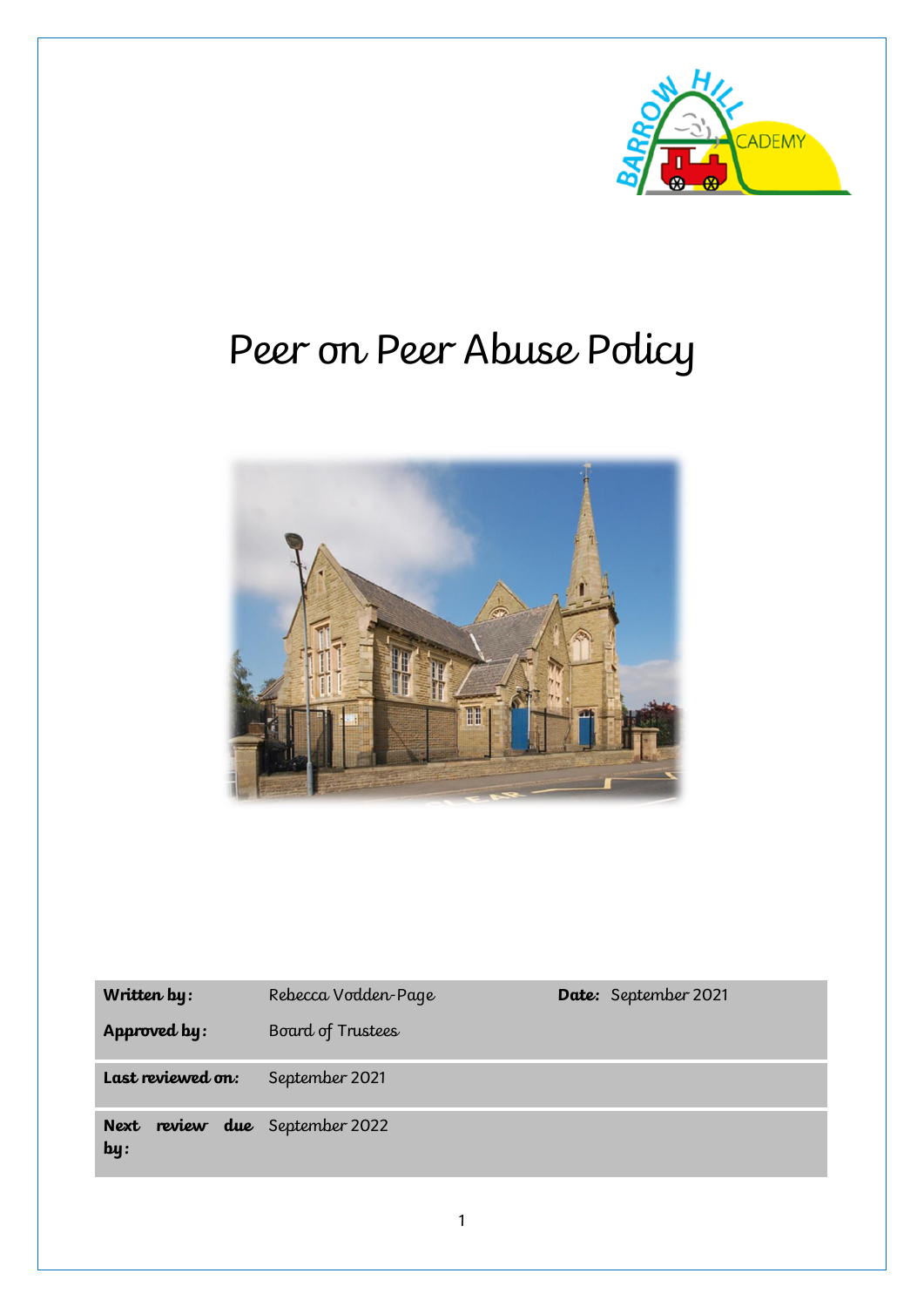# Contents

| Action following a report of Sexual Harm, Violence and/or Sexual Harassment 6 |  |
|-------------------------------------------------------------------------------|--|
|                                                                               |  |
|                                                                               |  |
|                                                                               |  |
|                                                                               |  |
|                                                                               |  |
|                                                                               |  |
|                                                                               |  |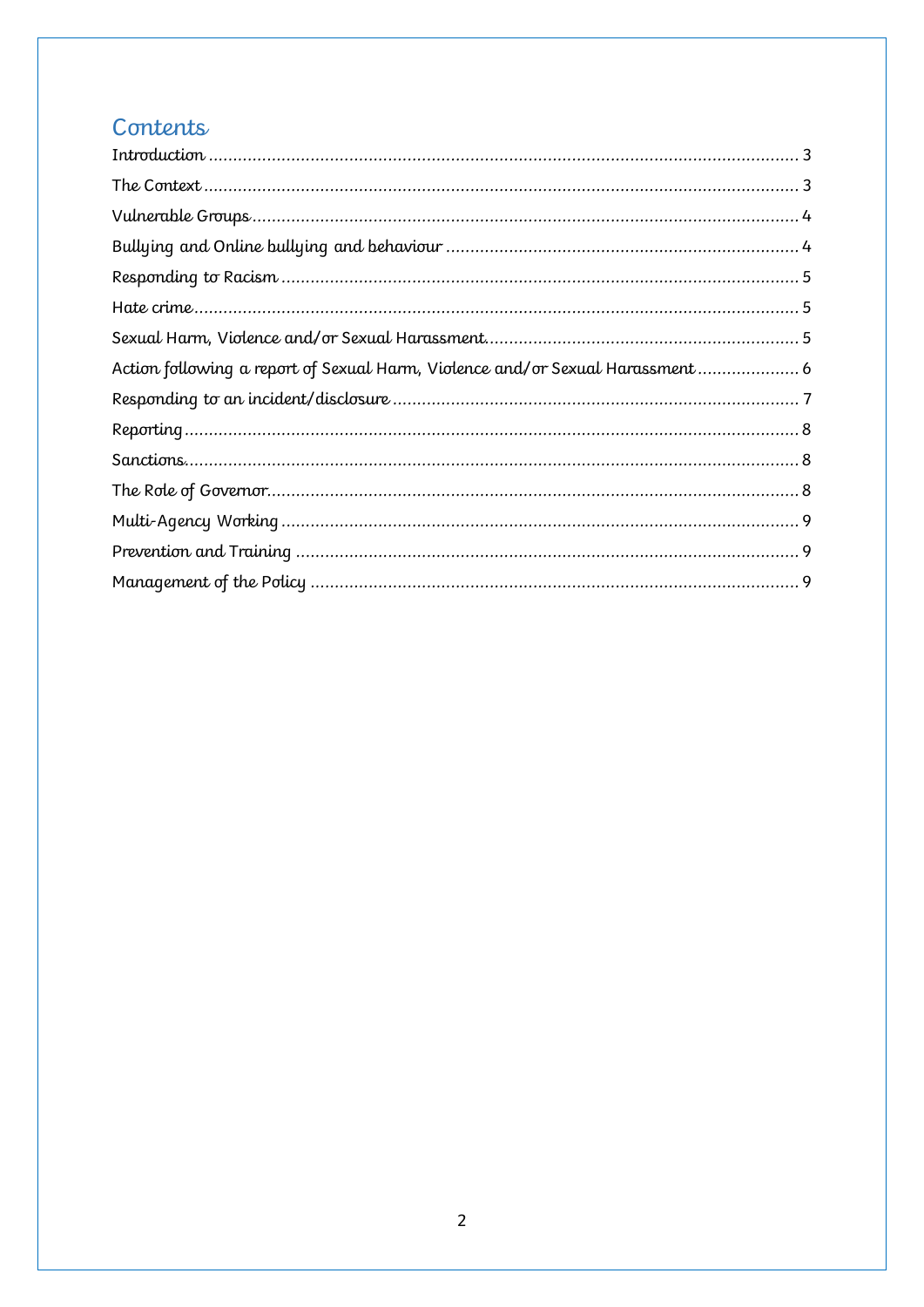## <span id="page-2-0"></span>**Introduction**

Barrow Hill Primary Academy is committed to a whole school approach to identifying, tackling and responding to peer on peer abuse, sexual harm/violence and harassment.

This policy supports the guidance issued to Derbyshire schools, that helps understand, identify and provides tools to respond to problematic/harmful sexual behaviours in schools.

A child/pupil as described in the policy is a child and young person up until 18 years.

## <span id="page-2-1"></span>The Context

This policy should be read in conjunction with:

- [Keeping Children Safe in Education. Statutory Guidance for schools and colleges A](https://www.gov.uk/government/publications/keeping-children-safe-in-education--2)ll staff in a school should be familiar with the relevant sections that deal with Child on Child Sexual Violence and Harassment.
- [Sexual Violence and Sexual Harassment between Children in Schools and Colleges. D](https://www.gov.uk/government/publications/sexual-violence-and-sexual-harassment-between-children-in-schools-and-colleges)fE, latest guidance for HeadTeacher, Principals, Senior Leadership teams and designated safeguarding leads.
- The non-statutory UKCCIS quidance: 'Sexting in schools and colleges: responding to [incidents and safeguarding young people'](https://www.gov.uk/government/groups/uk-council-for-child-internet-safety-ukccis) and [KSCB](http://www.kscb.org.uk/guidance/online-safety) guidance: "Responding to youth produced sexual imagery"
- The non-statutory quidance: Sharing nudes and semi- nudes Advice for Education [Settings, Working with Young People](•%09https:/www.gov.uk/government/publications/sharing-nudes-and-semi-nudes-advice-for-education-settings-working-with-children-and-young-people)
- [Teaching Online Safety in Schools, DfE](https://www.gov.uk/government/publications/teaching-online-safety-in-schools) 2019
- [The Voyeurism Act, 2019 \(Section](https://www.gov.uk/government/publications/implementation-of-the-voyeurism-offences-act-2019) Up skirting)

We are committed to a whole school approach to ensure the prevention, early identification, and appropriate management of peer on peer abuse in our school and beyond.

In cases where peer on peer abuse is identified we will use the local safeguarding procedures as set out by the Derby and Derbyshire Safeguarding children partnership.

Some of these behaviours we will refer to other policies in school:

- The Safeguarding and Child Protection Policy;
- The Behaviour Policy;
- The Anti- Bullying policy;
- The Online safety Policy;
- Responding to an online incident in school;
- The Acceptable Use of the Internet and Electronic Communication Policy.

We recognise that peer on peer abuse can manifest itself in many ways such as:

• Child Sexual Exploitation;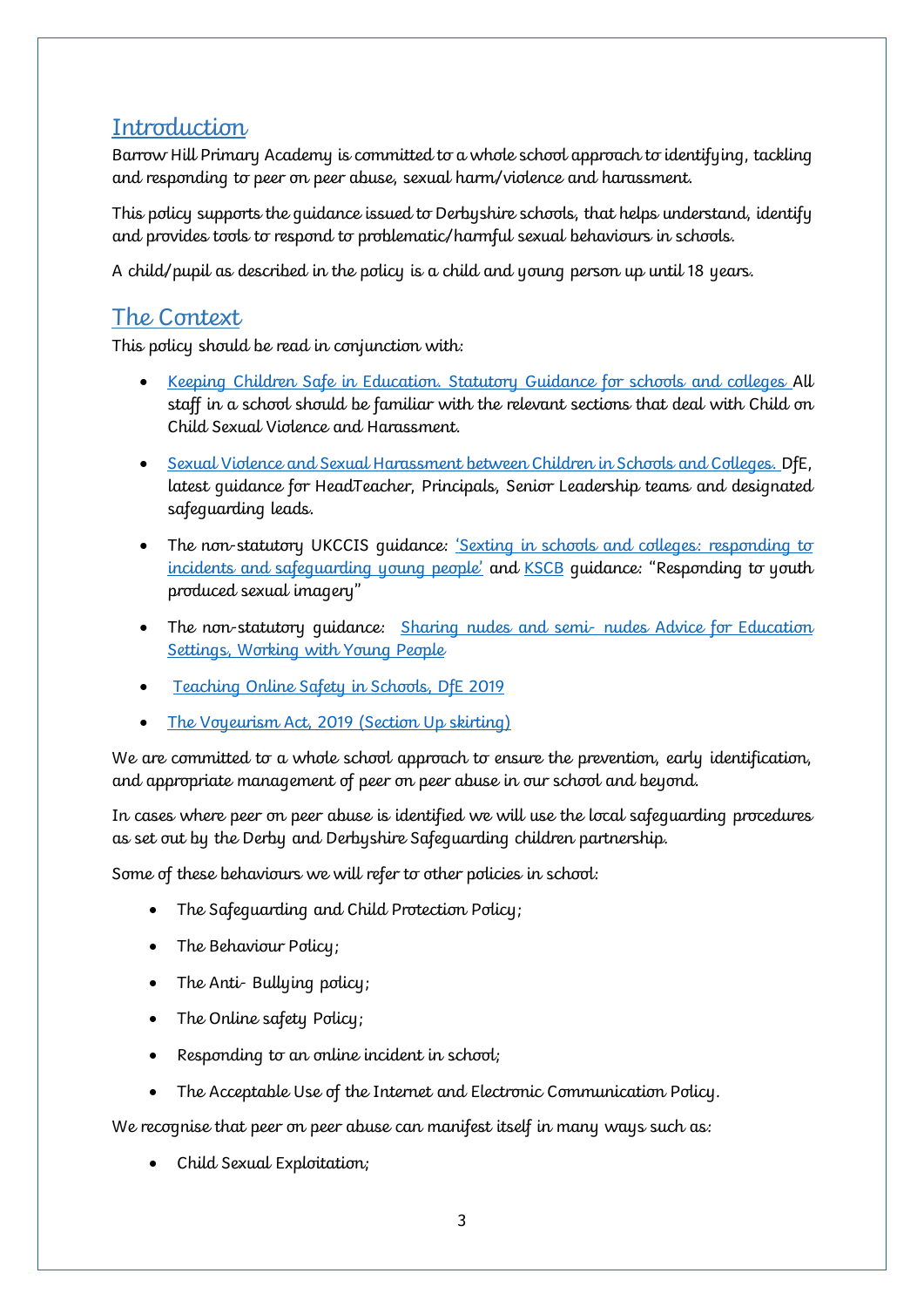- Sexting (youth produced digital imagery);
- Bullying- name calling, physical,
- Prejudiced behaviour- homophobic, disabilities;
- Cyber bullying & online abusive behaviour;
- Radicalisation;
- Abuse in intimate relationships, including teenage relationship abuse;
- Children who display sexually problematic/harmful behaviour, including sexual harassment;
- Gang association and serious violence- County Lines, initiation, hazing;

Race hate and Racism.

#### <span id="page-3-0"></span>Vulnerable Groups

We recognise that all children are at risk but that some groups are more vulnerable than others and includes:

- A child with additional needs and disabilities;
- A child living with domestic abuse;
- A child who is at risk of/suffering significant harm;
- A child who is at risk of/or is been exploited or at risk of exploited (CRE, CSE)
- A looked after child;
- A child who goes missing or is missing education;
- Children who identifies as or are perceived as LGBTQI+ and/or any of the protective characteristics;

Research tell us that girls are more frequently identified as been abused by their peers and more likely to experience unwanted sexual touching, and sexual harassment. They often are exploited into gangs and are victims of sexual violence when in gangs. However, we are aware as a school that these are behaviours not just confined to girls.

Boys are less likely to report intimate relationship abuse and may display other behaviour such as anti- social/criminal behaviours. Boys are more likely to be exploited /entrapped into gangs and subject to violence as a result of gang culture.

## <span id="page-3-1"></span>Bullying and Online bullying and behaviour

Peer on peer abuse, can happen online and through social media. This school will respond to this form of abuse, cyber bullying and related behaviour.

This school has other policies (Child Protection and Safeguarding) which relate to identifying, responding to and reporting this type of behaviour by pupils. We will take a robust approach and educate all our staff to help prevent and tackle this.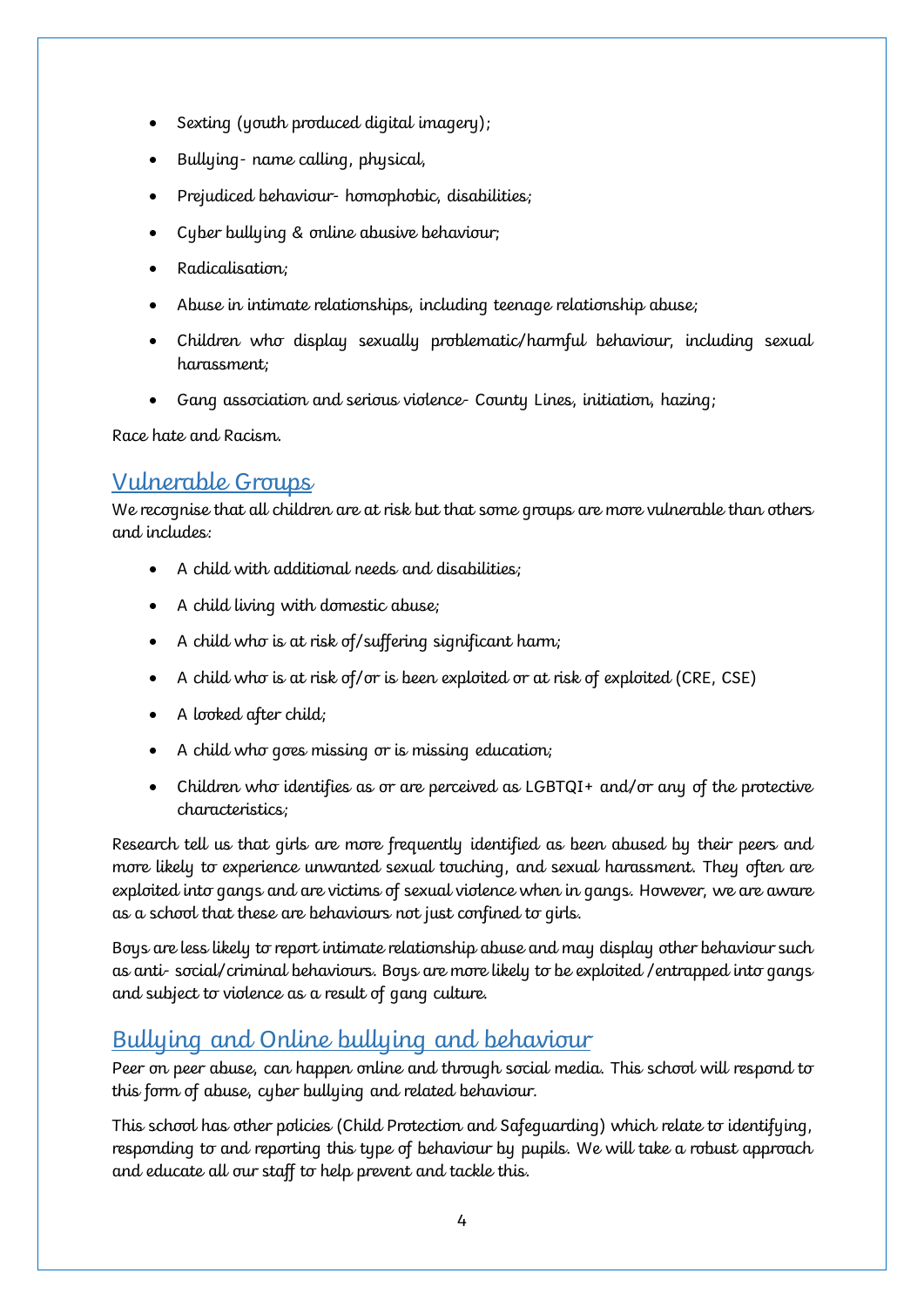## <span id="page-4-0"></span>Responding to Racism

We acknowledge that Britain is a multi-racial and multi-faith country, and everyone has the right to have their culture and religion respected by others. Racist bullying is not just about the colour, it can be about your ethnic background or religion too.

We recognize that racism is illegal. We will, therefore, notify the police if we believe an offence may have been committed.

We will provide education in school about racism and its impact on children and their families and this will be taught as part of our Safeguarding curriculum. We will use a whole school approach of tackling and eradicating this type of behaviour.

#### <span id="page-4-1"></span>Hate crime

Hate crimes happen because of race, gender identity, religion, sexual orientation and disability.

Hate crimes can include:

- physical attacks physical assault, damage to property, offensive graffiti, neighbour disputes and arson
- threat of attack offensive letters or emails, abusive or obscene telephone calls, groups hanging around to intimidate you and unfounded, malicious complaints
- verbal abuse or insults harassment over the phone, by text or face to face, abusive gestures and remarks, bullying and threats

Hate crime can happen anywhere - at home, school, work or on the street. It can be frightening for the victim and witnesses. Hate crime can happen in school. It is an offence and we will notify the police if we believe an offence may have been committed.

## <span id="page-4-2"></span>Sexual Harm, Violence and/or Sexual Harassment

Sexual harm, violence and sexual harassment can occur between two children of any age or gender; this can either be a group of children sexually assaulting or sexually harassing a single child or group of children. We recognise that this behaviour can take place in a school or any setting where pupils are together.

The impact of this behaviour on children can be very distressing having an impact on academic achievement and their emotional health & wellbeing.

All behaviour takes place on a spectrum. Understanding where a pupil's behaviour falls on a spectrum is essential to being able to respond appropriately to it.

In this policy we recognise the importance of distinguishing between healthy, problematic and sexually harmful behaviour (HSB).

As a school therefore, we may use the Lucy Faithful Traffic light Tool, and Hackett's Continuum. In some cases, we will also use the AIM model 2016 (Carson). These are nationally recognised and acclaimed tools to assist in determining healthy, problematic and harmful sexual behaviours in children and young people.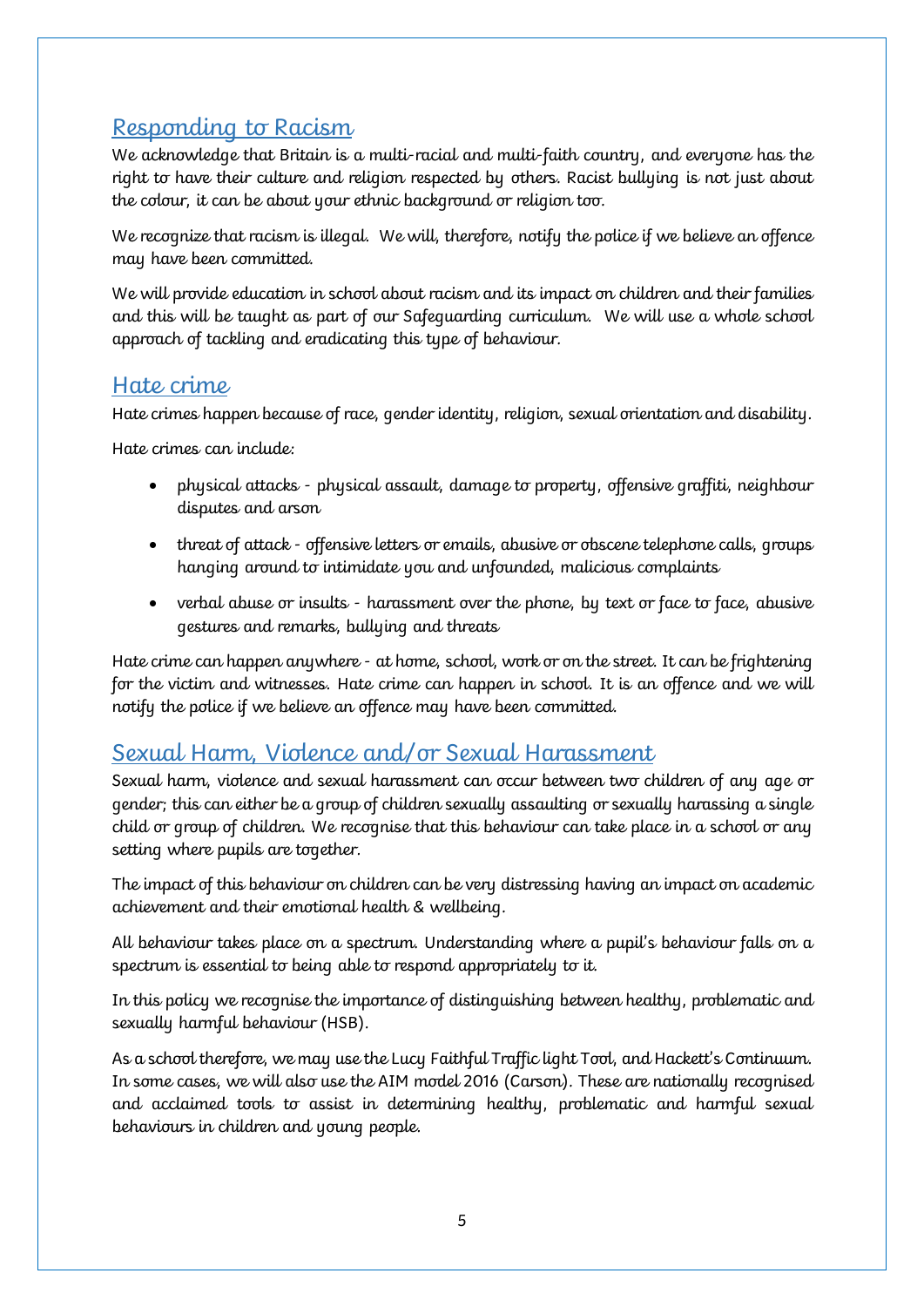We may also use an 'In-School' Health, Wellbeing and Safety Support Plan, or an 'In-School' Risk HSB Management Plan depending on the outcomes of assessing risk in each individual case.

Using tools like this will help us:

- Decide next steps and make decisions regarding safeguarding children;
- Assess and respond appropriately to sexual behaviour in pupils;
- Understand healthy sexual development and distinguish it from problematic/ harmful behaviour;
- Assist with communicating with parents/cares about the concerns we have about their child/children;
- Assist with communicating with our partners and agencies about the concerns we have regarding a pupil in the school.

## <span id="page-5-0"></span>Action following a report of Sexual Harm, Violence and/or Sexual Harassment

We will inform all staff that should they see or hear of any sexual behaviour they will stop the behaviour immediately; report the behaviour to the Designated Safeguarding Lead and make a written record of the incident.

We will speak to the pupil to establish their view about what happened and why, what understanding they have, what responsibility they take for their actions, and their willingness/ability to work on their behaviours.

We will speak to the pupil/s who has been targeted to establish the impact on them of the behaviour. How the other pupil/s managed to get in a position to carry out the behaviour, how they are feeling about the other pupil now, and what support they require.

This will only be to ascertain clarification; any further investigation may have to be undertaken by the statutory agencies.

We will contact the parents/carers of those involved and share the information.

Following an incident, we will consider:

- The wishes of the victim in terms of how they want to proceed e.g. ask about
- Whether they want to make a police complaint. This is especially important in the context of sexual violence and sexual harassment;
- The nature of the alleged incident(s) e.g. the intention, mitigating circumstances AND Including: whether a crime may have been committed and consideration of harmful sexual behaviour;
- The ages of the pupils involved;
- The developmental stages of the pupils involved;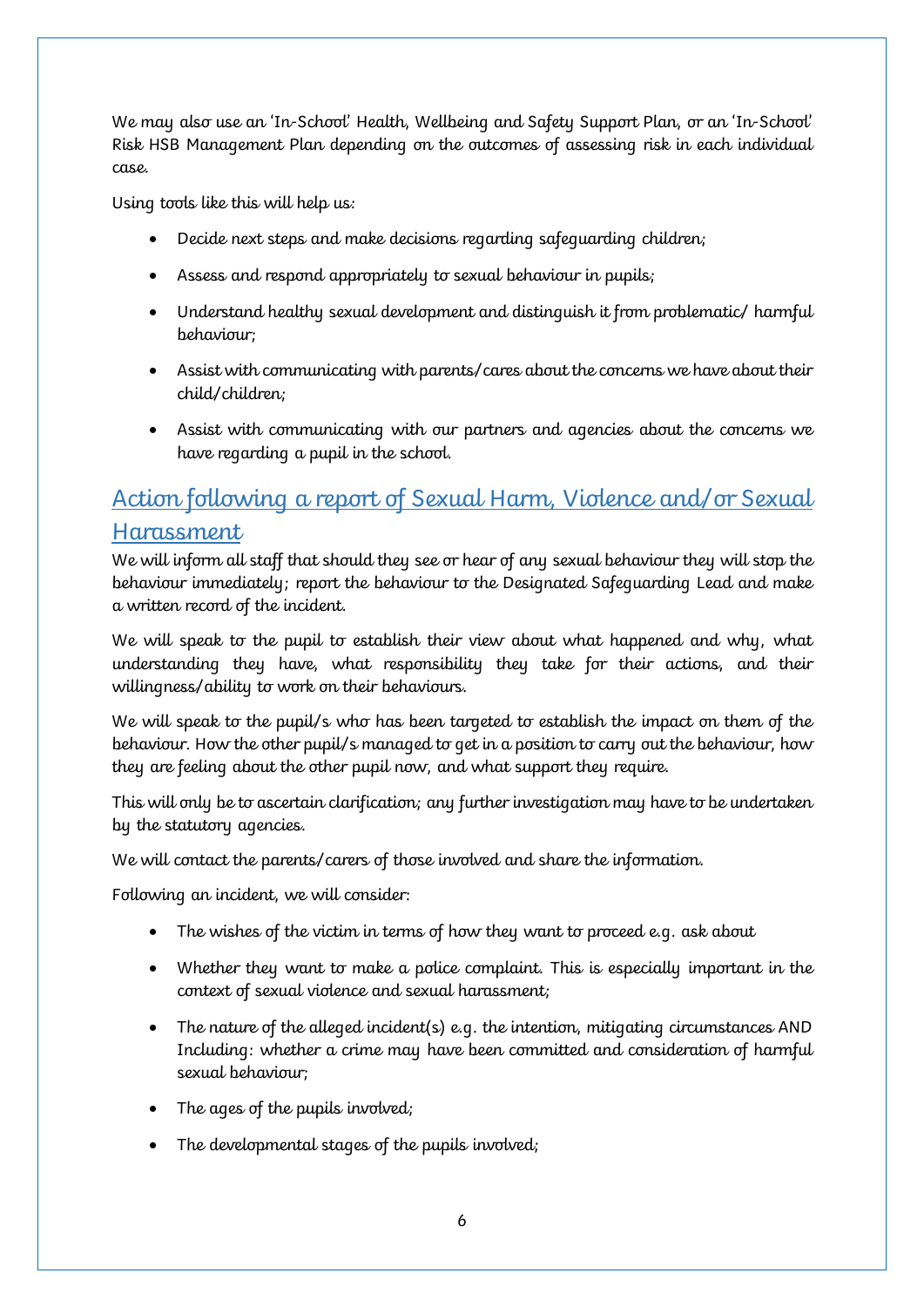- Any power imbalance between the pupils concerned. For example, is the alleged abuser significantly older, more mature or more confident? Does the victim have a disability or learning difficulty?
- If the alleged incident is a one-off or a sustained pattern;
- Are there ongoing risks to the victim, other pupils, siblings, adult students or school staff; or other related issues in the wider context?

Whilst the school establishes the facts of the case:

- The alleged abuser will be removed from any classes or areas they share with the victim;
- We will consider any reasonable steps to ensure the safety and protection of the alleged abuser, victim and all other pupils we have a duty to safeguard;
- We will consider how best to keep the victim and alleged abuser/s at a reasonable distance apart on school premises, including transport to and from the school;
- We will use the recommended In School HSB Risk Management Plan if assessed as appropriate;
- We will use a Victim Support Plan.

These actions are in the best interests of the pupils involved and should not be perceived to be a judgment on the guilt of the alleged abuser/s.

## <span id="page-6-0"></span>Responding to an incident/disclosure

Where abuse or violence, including sexual harm and/or sexual harassment, has taken place outside of school e.g. on school transport, off site during lunchtimes, or in the local community involving one or more of our pupils; we will investigate and take action around the conduct of the pupil/s. We will also consider if we should notify the police if we believe an offence may have been committed.

Where behaviour between peers is abusive or violent, including sexual harm or sexual harassment within the school; we will use our procedures as set out by the schools child protection and safeguarding policy, and the procedures as set out by the local Childrens Safeguarding Partnership. This will mean a referral to the police and a referral to Childrens' Social Care Services.

All staff understand that all concerns must be reported to the Designated Safeguarding Lead; however, we acknowledge that anyone can make a referral.

We will record all instances of bullying, prejudice, violence and sexual violence and related incidents involving peers. This will include racism and racist bullying. We will inform parents/carers of this.

Our records will show what actions have been taken and any outcomes. We will produce these for an OFSTED inspection if requested and we will also demonstrate how we have tackled any of these incidents to prevent recurrence.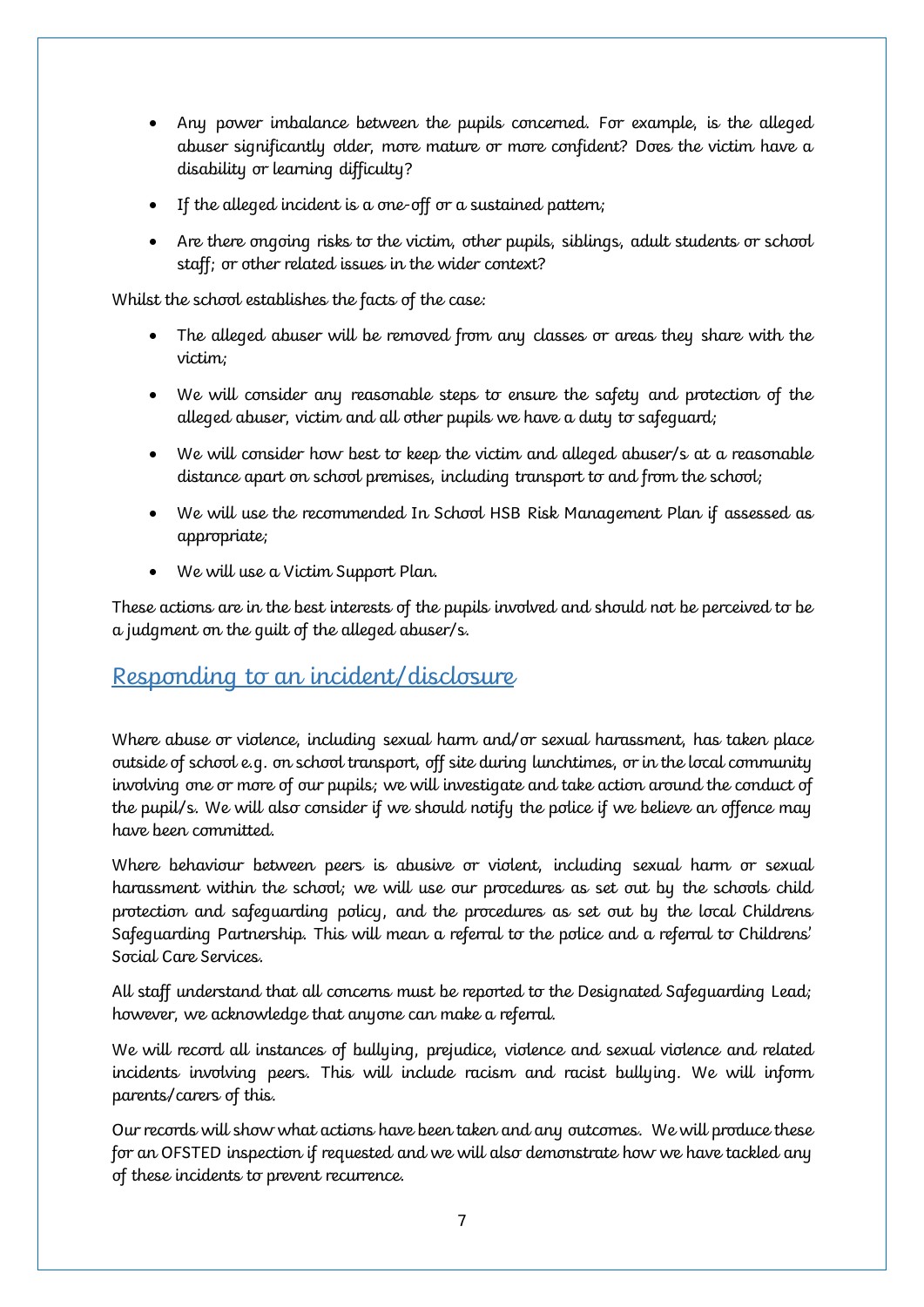#### <span id="page-7-0"></span>Reporting

Any incident of racism, race hate or incitement to hate will be reported to the police if it is believed an offence many have been committed.

Any incident of alleged or an actual incident of sexual harm, violence and/or sexual harassment will be reported to the police if it is believed an offence may have been committed. In all cases consideration is given to reporting the matter to Children Social Care Services.

There are circumstances in some cases of sexual harassment/touching which dependent upon age and understanding/age of criminal responsibility, (e.g. one-off incidents), which we may decide that the child/ren concerned are not in need of Early Help or statutory intervention.

In these situations, it would be appropriate to handle the incident internally, for example by utilising the behaviour and bullying policies, providing pastoral intervention and support.

We may also decide that some child/ren involved do not require Statutory Interventions; however, they may benefit from Early Help.

Early Help means providing support as soon as a problem emerges, this can be at any point in a child's life. We will decide if an early help approach will benefit a pupil following any outcome of assessment that we may use. This may mean the development of a safety and support plan as part of the early help process.

Providing Early Help is more effective in promoting the welfare of child/ren than reacting later. This school acknowledges that an Early Help Assessment can be useful to address non- violent harmful sexual behaviour and may prevent escalation of sexual violence.

#### <span id="page-7-1"></span>**Sanctions**

We will consider the sanctions available to use as school in reference to our Behaviour Policy and Disciplinary Policy.

We recognise disciplinary actions rarely resolve issues of peer on peer abuse and this school will consider all courses of action and intervention.

We recognise that emotions and feelings can run high, and we will endeavour to respond to concerns from any pupil, other pupils, parents and the local community.

We will ensure all necessary parties including the parents/carers are informed and kept up to date. We will listen to any concerns and will work to attempt to resolve these.

## <span id="page-7-2"></span>The Role of Governor

The Chair of Trustees/ Link Safeguarding Governor will need to be aware of the complexities when an incident or incidents come to light, and when staff in the school are trying to manage these behaviours. This includes the use of sanctions, exclusions, pressures from parents to exclude and dealing with the parents of the alleged abuser or any alleged victim/s.

We know that as a school, the Chair of Trustees and Link Safeguarding Governor will also need to consider that they may be approached by members of staff who are angry or anxious about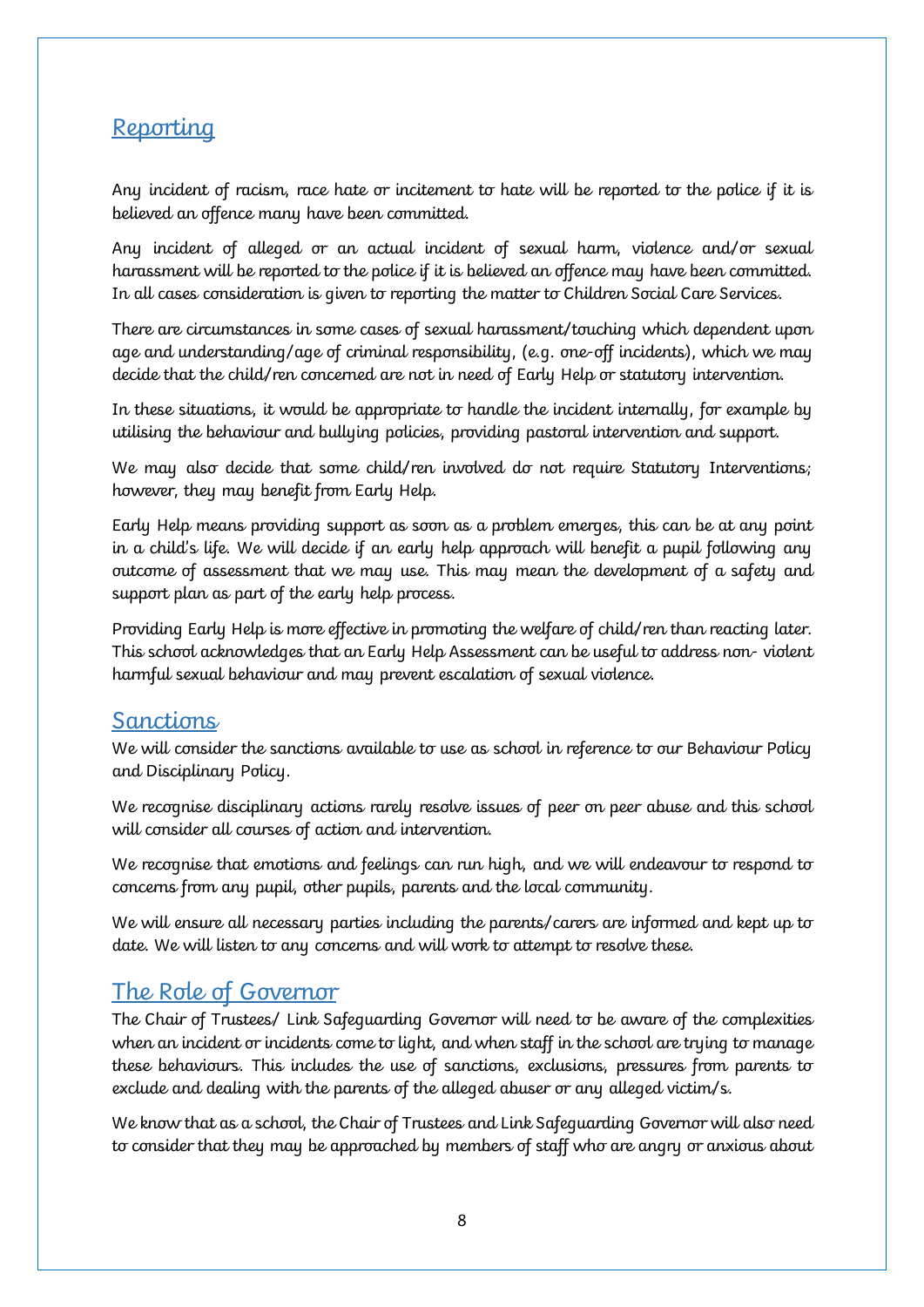pupils with sexual behaviours. In addition, we will also consider that there may be occasions where schools also feel pressures from external sources e.g. the local community and the media.

It is important that we as those governors are informed and can help with a consistent approach and policy on such matters, and we recognise governors should use any examples to help inform the schools future practice, ethos, reviewing any policy or procedure in light of this.

## <span id="page-8-0"></span>Multi-Agency Working

This school will work with our partners and agencies; Childrens Social Care, the Police, Youth Offending Service, Health and CAHMS.

We recognise that we will be invited to share information, being a part of local partnerships and local partnership groups to help identify risk and issues both within the school and in our local community.

Our local point of contact will be the chair of our local group and the Head of Service for our locality (Derbyshire)

## <span id="page-8-1"></span>Prevention and Training

Barrow Hill Primary is always working hard to create a culture where peer on peer abuse does not happen.

We are aiming to create an ethos of good and respectful behaviour, and this should extend to all areas of the school and in a school day, including travelling to and from school.

Through our curriculum plan, we teach the PSHE and Sex and Relationship curriculum to all children at an age appropriate level. Further details can be found in the Barrow Hill Long Term Plan.

We will ensure that all our pupils know who to talk to, how to receive advice and help within the school. We will be able to signpost children to relevant local and national helplines and websites.

## <span id="page-8-2"></span>Management of the Policy

We will ensure all our staff, governors, volunteers are trained in the awareness and response to all forms of bullying, all forms of peer on peer abuse, racism and race hate and including any local issues and concerns in the wider context (Contextual Safeguarding).

In addition, we will ensure all our staff, governors and volunteers are aware of this policy and the supporting guidance, in order that they are clear regarding their role and responsibilities.

The School Designated Safeguarding Lead will take on a lead responsibility to ensure all staff are trained in the use of the available assessment tools, including the use of Health, Wellbeing and Safety Support Plans, the 'In School' Risk Management Plan and the 'Victim/s Support Plan.

The Link Safeguarding Governor in the school will act to oversee and audit any training activity which takes place and activities in relation to this policy.